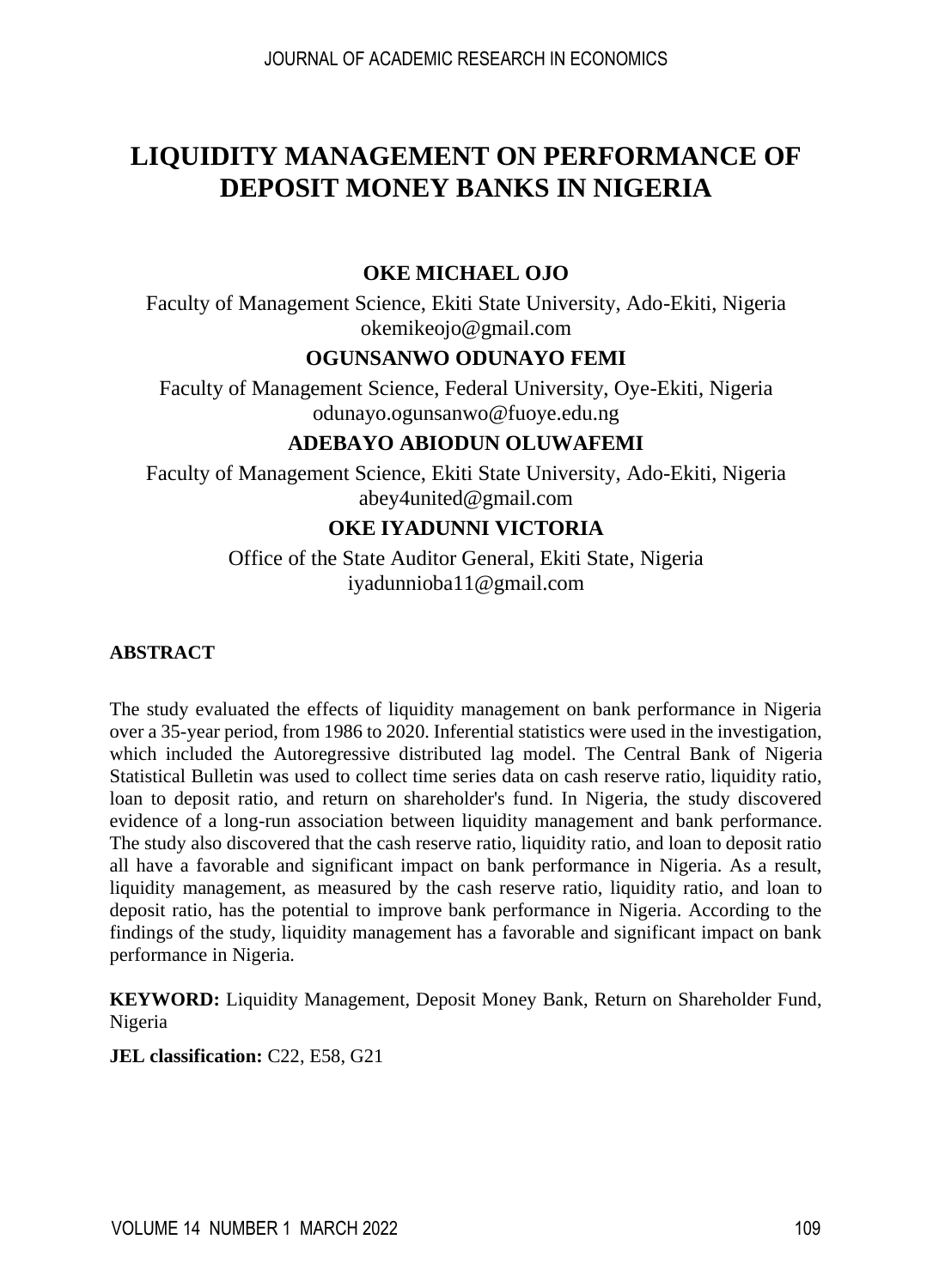# **1. INTRODUCTION**

The financial sector is regarded as a fundamental and basic sector among the world's economies; adequacy and productivity in the operation of those economies cannot be achieved in the absence of money from the financial sector; as a result, many emerging nations require an all-around created and functional monetary market (Sanyaolu, Akintaro, Adebayo and Adefolu, 2019). Bagh, Khan, Azad, Saddique, and Khan (2017) regard the financial sector as a force to be reckoned with and a bastion of any economy due to the positive impact it has on the economic development and advancement of each nation.

Bank liquidity can be defined as a bank's ability to meet current developing obligations to its depositors and creditors, as well as the ability to meet new loan demand while adhering to existing reserve requirements. Liquidity is commonly used by a country's government, through its monetary experts, to assess a bank's strength in performing its intermediation role, which improves useful venture (Agbada and Osuji, 2013). Positively, banks cannot function efficiently without a large amount of monetary assets to carry out its intermediation role, among other things; all things considered, it is critical to stay profitable in business and handle customer withdrawals on demand. These two functions are inherently contradictory, necessitating thoughtful consideration. Banks reactivate inactive funds received from loan specialists by placing them in various portfolio classes through their monetary intermediation role. The deposits from these fund savers, which were donated by the bank's revenue driven maximization, can be evaluated or requested if the final option isn't able to meet their monetary responsibilities. Given the public's loss of faith in the financial sector as a result of recent bank problems, as well as the increasing competition rate in the financial sector as a result of the emergence of a large number of new banks, deposit money banks are finding it difficult to increase profit while also meeting the monetary needs of their depositors by maintaining sufficient liquidity (Okaro and Nwakoby, 2016).

The bank's test is a means to determine the optimal level at which it can manage its resources in order to achieve these two objectives. This problem is exacerbated by the fact that many DMBs are focused on benefit maximization, ignoring the importance of liquidity management (Obi-Nwosu, Okaro, Ogbonna and Atsanan, 2017). However, benefit maximization becomes a legend when the resulting liquidity can lead to both specialized and legal indebtedness, resulting in low patronage, deposit flight, and loss of the resource base (Agbada and Osuji, 2013).

Liquidity management and bank performance have long been discussed in the Nigerian setting. Various researchers such as Okaro and Nwakoby (2016); Idowu, Essien, and Adegboyega (2017); Fagboyo, Adedeji, and Adeniran (2018) found a positive and significant relationship with performance, whereas Adegbie and Dada (2018); Sanyaolu, Akintaro, Adebayo, and Adefolu (2019) found a negative and irrelevant relationship with performance. As a result, it may be stated that the findings of the aforementioned investigations are mixed and contradictory. To the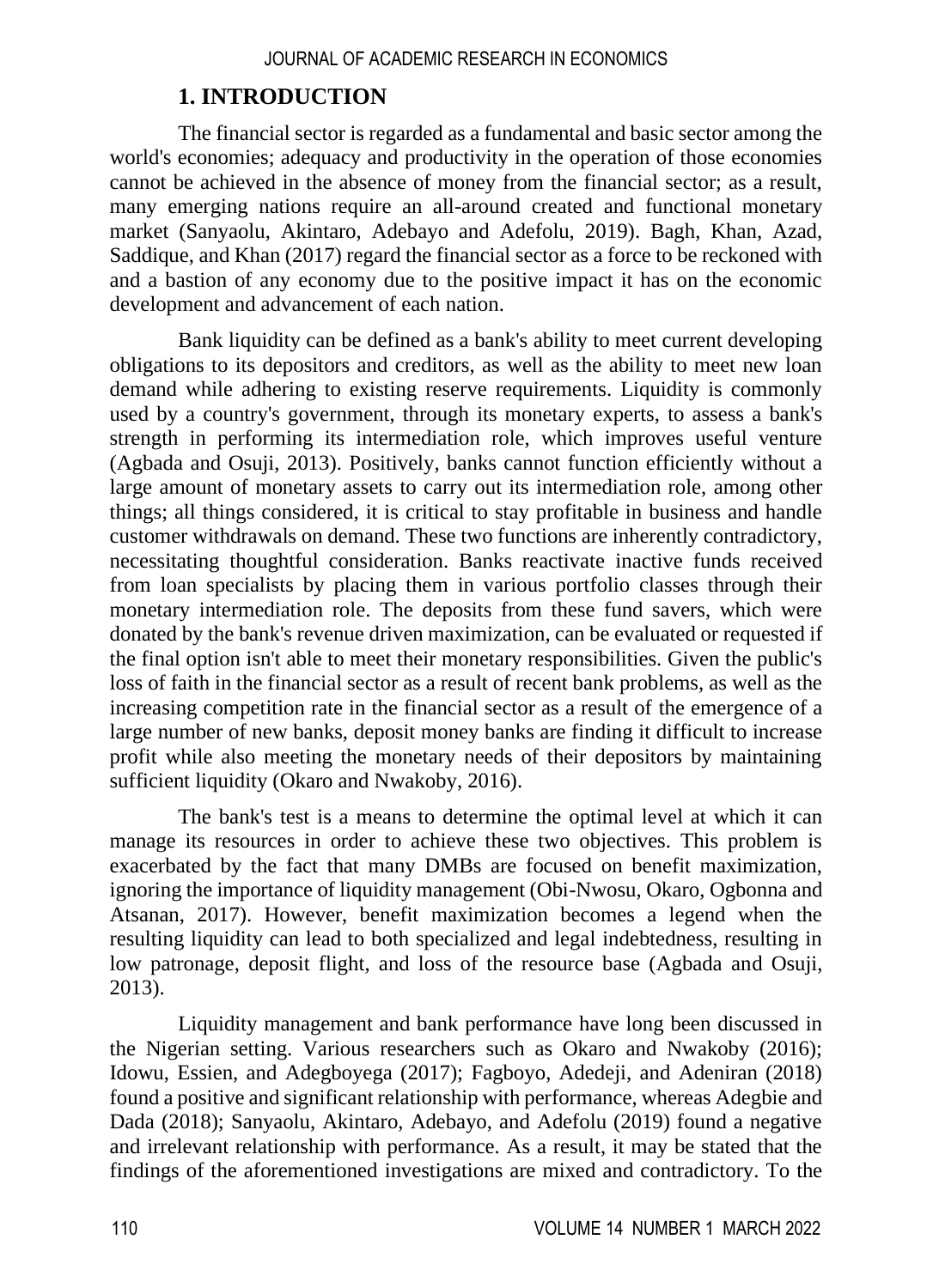best of the scientist's knowledge, no other review has been followed to such performance assessment, aside from the study of Kurotamunobaraomi, Giami, and Obari (2017), which proxied banks' performance as return on investor's fund. The relevance of the return on investor's fund is that it is commonly used to track an organization's long-term performance or to compare companies in the same industry.

As a result, this study uses Return on Shareholders' Fund (RSF) as a measure of bank performance because it is more inclusive and effective than other performance indicators. Return on shareholders' funds is also important because it is a smaller measure of profitability when compared to return on capital employed, and thus provides the investor with a more in-depth understanding of a company's profitability. Furthermore, while studies have used econometric tools such as Ordinary Least Square, Johansen cointegration, board regression, and graphic measurements, to name a few, there are few proofs on the use of the Autoregressive Distributed Lag Model (ARDL) to the best of the researchers' knowledge and in light of current examinations. As a result, this study employs the ARDL econometric technique, which has not seen widespread application in the literature, to observe the relationship between liquidity management and bank performance using the cash reserve ratio (CRR), loan-deposit ratio (LDR), and liquidity ratio (LR) as proxies for liquidity management and the Return on Shareholders' Fund (RSF) as a performance metric.

### **2. LITERATURE REVIEW**

According to Olagunji et al (2011), liquidity is defined as a bank's ability to ensure regular availability to money to meet monetary obligations or developing obligations at a reasonable cost. To put it another way, bank liquidity refers to banks' ability to meet clients' withdrawal requests when they are expected. The long-term viability of deposit money institutions is dependent in large part on their liquidity, as illiquidity, as a harbinger of coming catastrophe, can quickly erode public trust in the financial system and cause results to be held on deposit. Fluid resources should be appealing and versatile. This means they can be turned to cash quickly and effectively, and they can be redeemed prior to development. Another characteristic of liquid resources is their value consistency. Because the costs of the former are constant while the costs and worth of the latter are not, bank deposits and transitory safeguards are more flexible than value projects in light of this trademark (Richard, 2013).

According to the trade-off theory, national banks' liquidity management impositions are geared toward having more liquidity to meet consumers' monetary needs. Miller (2005) and Bussen (2009) demonstrate this by stating that central banks force banks to keep liquidity in excess of their private ideal level, giving them leverage over their internal ideal liquidity level. According to Allen and Marguez (2011), this could result in a large willful liquidity cushion in aggressive business sectors, because larger liquidity provides a more successful assurance of the bank's dissolvability, allowing the bank to lend more excess to borrowers. The theory has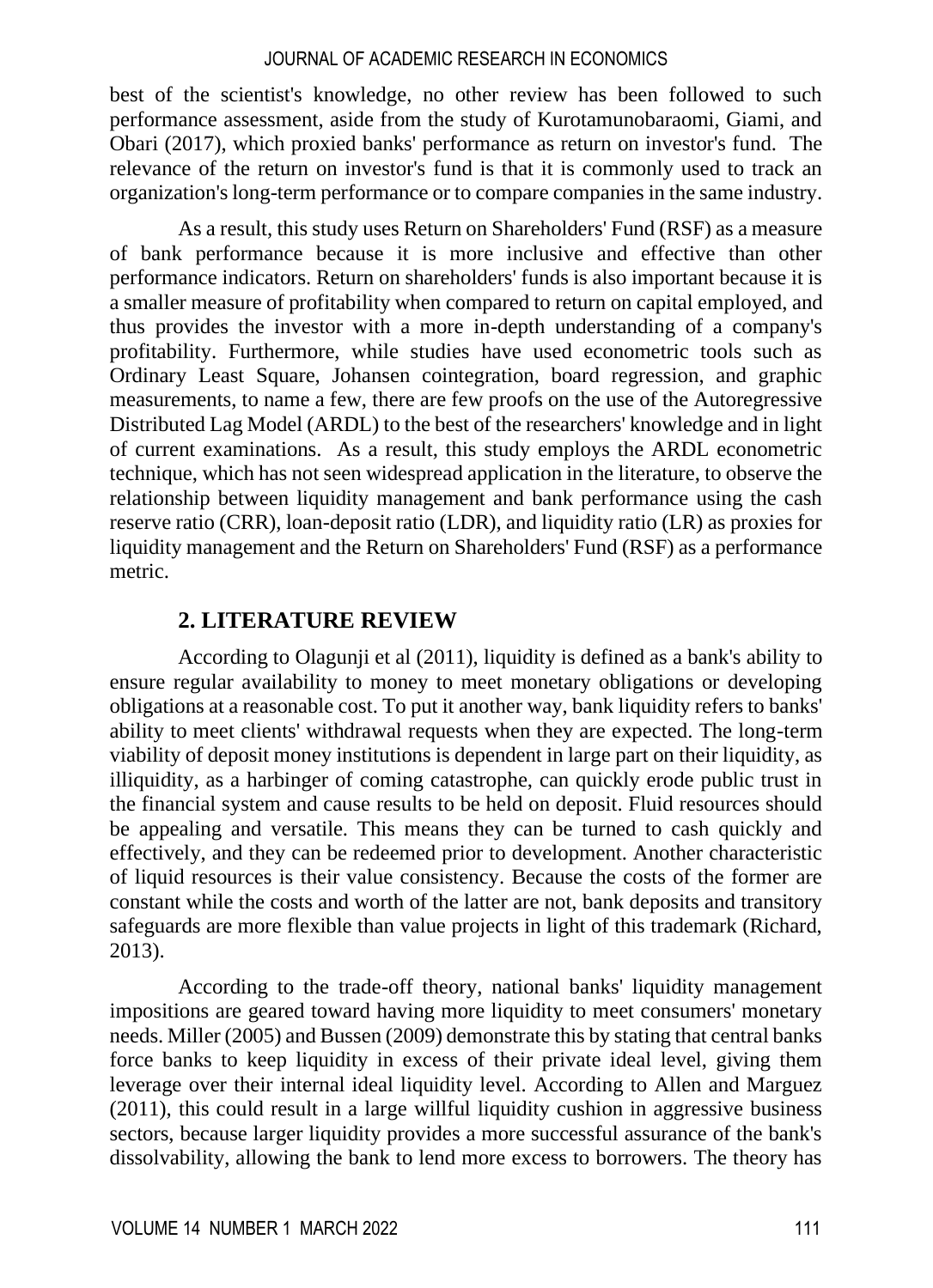the effect of increasing banks' optimum liquidity levels and improving their performance of the banks over the long haul.

Unmistakable researchers have conducted a series of experimental investigations, some of which were examined in this review. Ibe (2013) focuses on how liquidity management affects bank profitability. In the review, regression analysis was used, and the results revealed a true critical relationship between liquidity management and bank profitability. Agbada and Osuji (2013) did another study on liquidity management and banking performance in Nigeria. The questionnaire was chosen as the research tool, and the data was analyzed using Pearson correlation analysis, with the results being presented in tables. The findings revealed that there is a link between good liquidity management and good banking performance, and that good liquidity management enhances bank adequacy. To investigate the impact of liquidity management on bank performance in Nigeria, Duruechi et al (2016) use banks performing loans and advances (PLA), bank reserves (RSV), interest in government protections (GOVS), homegrown interbank claims (DIBC), and unfamiliar cases (FORC). The Johansen Co-integration test was used to determine whether or not there was a causal association and a long-term relationship between liquidity management measures and bank performance in Nigeria. Furthermore, the ordinary least square experimental results revealed that all of the measures were truly significant and positive in character, with the exception of Foreign Claims (FORC), which was found to be irrelevant.

Bassey et al (2016) look at the impact of liquidity management on bank performance in Nigeria from 2000 to 2010. The review's findings revealed that banks' successful operations and long-term viability are dependent on competent and successful liquidity management. Edem (2017) examines the impact of liquidity management on deposit money bank performance in Nigeria between 1986 and 2011. Using unambiguous correlations and regression insights, it was discovered that liquidity management and deposit money bank performance in Nigeria have a vital relationship. The correlation results suggest that return on value and liquidity management measures such as liquidity and cash reserve ratios have positive benefits, whereas the loan to deposit ratio has a negative influence. Regardless, the key outcomes demonstrate that only the banks with ideal liquidity can boost returns.

Kurotamunobaraomi et al (2017) use yearly data from 1984 to 2014 to examine the link between bank liquidity and company performance in Nigeria. The work employs cash reserve ratios, liquidity ratios, and loan-to-deposit ratios as liquidity intermediaries, and return on shareholders' funds as a performance proxy, as well as econometric tests such as ordinary least square regression, Johansen cointegration, Granger causality test, and mistake correction model. Observational findings reveal a key negative short-run association between cash reserve ratio and corporate performance, as well as a positive relationship between loan-to-deposit ratio and liquidity ratio on the one hand and corporate performance on the other, but only in the aggregate. Furthermore, the cash reserve ratio and liquidity ratio are measurably important in affecting long-term return on shareholders' funds, whereas the loan-to-deposit ratio is smug in actuating performance in deposit money banks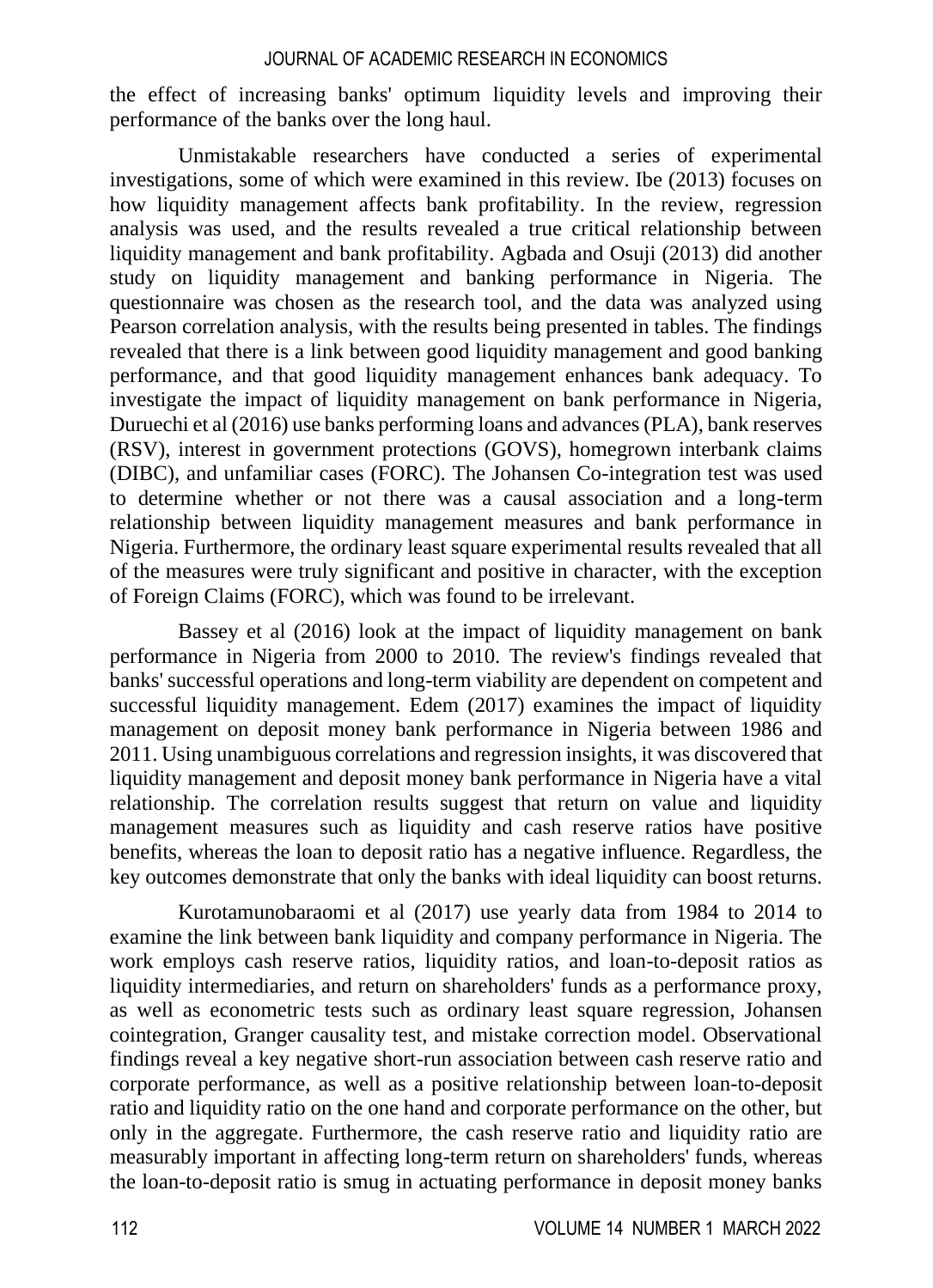in Nigeria; a position supported by the Causality results, which infer that various factors, such as industry design and government approaches or regulations, could be responsible for banks' performance.

Between 2007 and 2016, Idowu et al (2017) used the Pearson correlation coeffective technique to investigate the relationship between liquidity management and bank performance in Nigeria. The results of the experiment show that the liquidity, return on resource, and return on value of banks are all inextricably linked. In any event, when return on resource is used as a proxy for profitability, the link isn't really important. The study suggests that effective management and control of issues impacting bank liquidity in the country could improve bank monetary performance. From 2012 to 2017. From 2012 to 2017, Otekunrin et al (2019) evaluate the performance of selected listed deposit banks and liquidity management in Nigeria. The capital ratio (CTR), current ratio (CR), cash ratio (CSR), and return on resources (ROA) were extracted from bank budget summaries and analyzed using the ordinary least square approach. In light of the review's consequences, liquidity management and company performance are inextricably linked. The findings suggest that liquidity management is a critical component of corporate operations and, as a result, leads to increased profitability. The impact of pay mix on liquidity of Nigerian deposit money institutions is the focus of Sanyaolu et al (2019). The review uses secondary data from the inspected institutions' annual reports and records from 2008 to 2017. A series of preliminary investigations were conducted, including illuminating, correlation summed up approach for second, and it was discovered that none of the aspects of interest on pay blend individually have a significant impact on liquidity. As a result, the ratio of premium pay, expenditure and commission pay, unfamiliar trade pay, and other pay is found to have a negative impact on liquidity, whereas speculation pay has a positive impact. The study finds that pay blend has a significant favorable influence on liquidity management when combined. Sahyouni and Wang (2019) look at how much liquidity was created by BRICS and G7 (excluding the US) banks from 2011 to 2015. It examines the influence of liquidity creation on these banks' profitability. The analysis uses regression analysis, and the results demonstrate that the banks mentioned in the example made 74.29 trillion dollars throughout the examined time. The findings of the regression analysis show that liquidity creation has a negative impact on the profitability of banks in the entire example (return on normal resources and return on normal value), arising nations' banks (return on normal resources), and fostered nations' banks (return on normal resources) (return on normal value). Nonetheless, the findings revealed that liquidity creation has little effect on the net revenue edge (NIM) of these companies.

# **3. METHODOLOGY**

# **3.1. RESEARCH DESIGN, MODEL SPECIFICATION AND ESTIMATION TECHNIQUE**

Ex-post facto research design is applicable in the context of this study. The model in this study is based on the model adopted by Edem (2017) on liquidity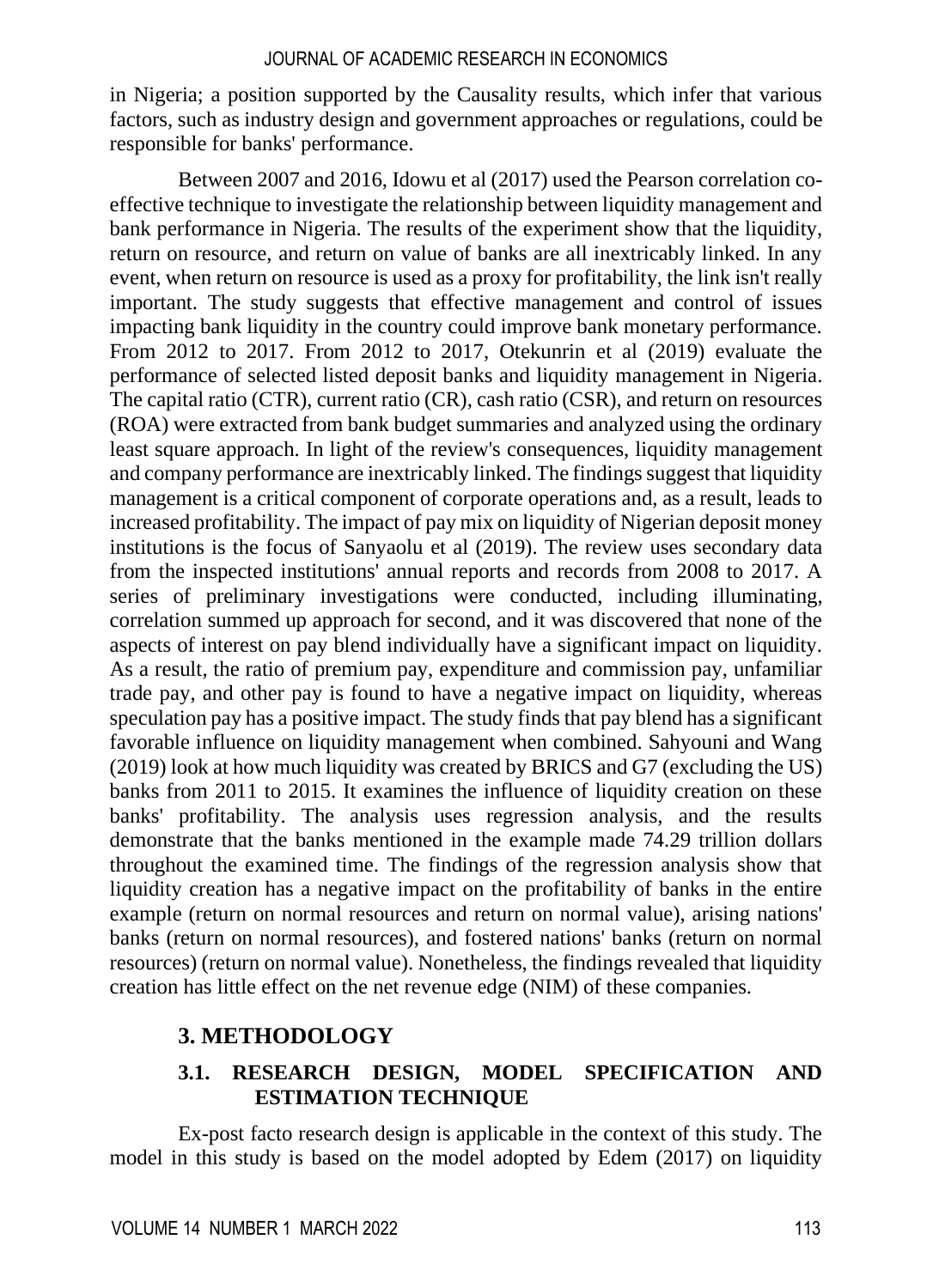management and banks performance. With performance variable modification, the proposed model is hereby stated as

*RSF = f (CRR, LDR, LR)* ----------------------------------------------------------- 1

Where:

RSF = Return on Shareholder's funds for banks' performance  $CRR = Cash$  reserve ratio  $LR =$ Liquidity ratio  $LDR = Loan-to-deposit ratio$ 

The test employed in this study is regression analysis which involves autoregressive-distributed lag (ARDL).

Hence, the model from equation 1 becomes

 $lnRSF = \alpha_0 + \alpha_1 lnCRR_t + \alpha_2 lnLDR_t + \alpha_3 lnLR_t + U_t - - - - - - - 2$ 

# **3.2.** *APRIORI* **EXPECTATION, SOURCES OF DATA AND DESCRIPTION OF VARIABLES**

Theoretically, cash reserve requirement, loan to deposit ratio, and liquidity ratio are expected to have positive influence on banks' performance in Nigeria. This is on the basis that liquidity management will have significant influence on bank performance in Nigeria.

Summarily,  $\beta_1 > 0$ ;  $\beta_2 > 0$ ;  $\beta_3 > 0$ ;  $\beta_4 > 0$ 

The data used were sourced and obtained from the Central Bank of Nigeria Statistical Bulletin. The data are collated from 1986 to 2020 which form a period of 33 years.

Return on Shareholders' fund (RSF): This shows how much money a shareholder receives at the end of t period. It is measured by dividing a company's earnings after taxes (EAT) as a percentage of total shareholders' equity.  $RSF =$ Earnings after tax / shareholders equity.

Cash Reserve Ratio (CRR): This represents the minimum amount of deposit that the Deposit money banks have to hold as reserve with the Central Bank.

Liquidity ratio (LR): Liquidity ratio is a term used to describe the ability of a bank to meet its financial obligations. Hence, it measures company's ability to pay its short term-debt.

Loan-to-deposit ratio (LDR): This represents a ratio that is used to determine the amount of loans that a bank has versus the amount of current deposits in the same hand.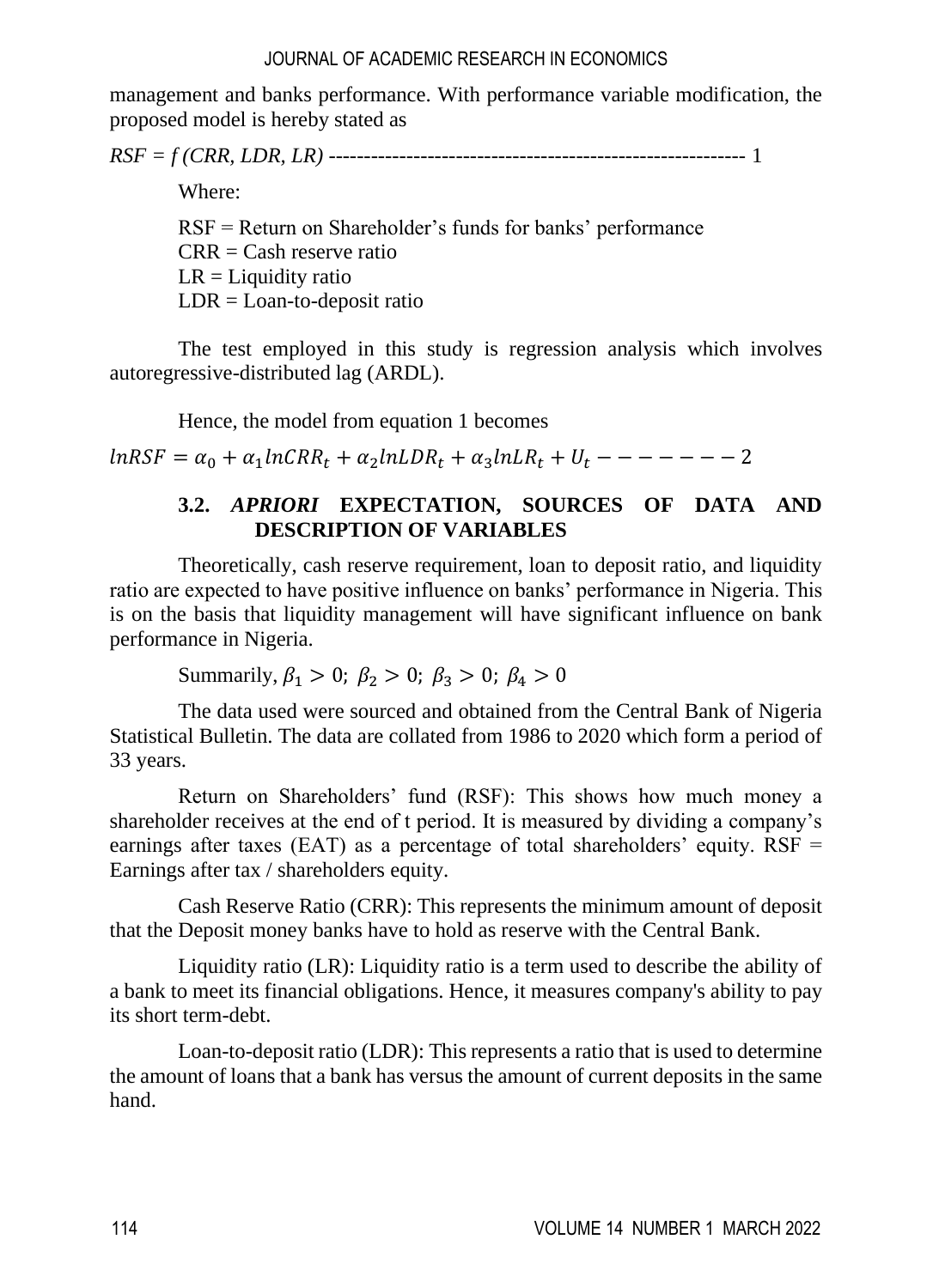# **4. RESULTS AND DISCUSSION**

# **4.1. UNIT ROOT TEST**

The unit root test is conducted to determine whether the variables are stationary and to determine the order of integration of the variables using the Augmented Dickey-Fuller (ADF) test.

| Variables  | Test        | Critical value |             |             | Order       | of |
|------------|-------------|----------------|-------------|-------------|-------------|----|
|            | statistics  | 1%             | 5%          | 10%         | Integration |    |
| <b>RSF</b> | $-3.203931$ | $-3.670170$    | $-2.963972$ | $-2.621007$ | $I(1)$ **   |    |
| LR         | -4.653046   | $-3.670170$    | $-2.963972$ | $-2.621007$ | $I(1)$ **   |    |
| <b>CRR</b> | $-7.947120$ | $-3.670170$    | $-2.963972$ | $-2.621007$ | $I(1)$ ***  |    |
| <b>LDR</b> | -4.071852   | $-3.661661$    | $-2.960411$ | $-2.619160$ | $I(0)$ **   |    |

*Table 1: Unit Root Test*

**Note:** \* (\*\*) (\*\*\*) denotes null hypothesis at 10%, 5% and 1% level of significant

respectively

*Source:* E-view 9, Statistical Package

Table 1 showed the result of the Augmented Dickey-Fuller unit root test. From the result, it is shown that return on shareholder's fund, liquidity ratio, cash reserve ratio and loan to deposit ratio attained stationarity at 1% and 5% level of significance respectively. Individually, loan to deposit ratio attained stationarity at level while other variables of return on shareholder's fund, liquidity ratio and cash reserve ratio attained stationarity after differencing, i.e. at first difference and at 5% level of significance. The economic implication of this is that any shock or disturbance (e.g. government policy) to the variables will not be sustained for a long period of time meaning such shock will die off in a short while.

# **4.2. ARDL BOUND COINTEGRATION**

*Table 2: ARDL Bound test*

| <b>NULL</b><br><b>HYPOTHESIS</b> | F -<br><b>STATISTIC</b> | <b>CRITICAL VALUES BOUNDS</b> |              |              |  |
|----------------------------------|-------------------------|-------------------------------|--------------|--------------|--|
|                                  |                         | <b>SIGNIFICANCE</b>           | <b>LOWER</b> | <b>UPPER</b> |  |
| No long-run                      |                         |                               | <b>BOUND</b> | <b>BOUND</b> |  |
| relationships exist              | 14.706493               | 10%                           | 3.03         | 4.06         |  |
|                                  |                         | 5%                            | 3.47         | 4.57         |  |
|                                  |                         | 2.5%                          | 3.89         | 5.07         |  |
|                                  |                         | 1%                            | 4.4          | 5.72         |  |

*Source:* Author's Computation, (2020) from E-view 9, Statistical Package

Table 2 reveals that the computed F-stat of 14.706493 is greater than the Upper Bound table value at any 10%, 5%, 2.5% and 1% level of significance. The study rejects the null hypothesis. This is interpreted as there is long-run relationship among the variables, that is, the variables co-move in the long run.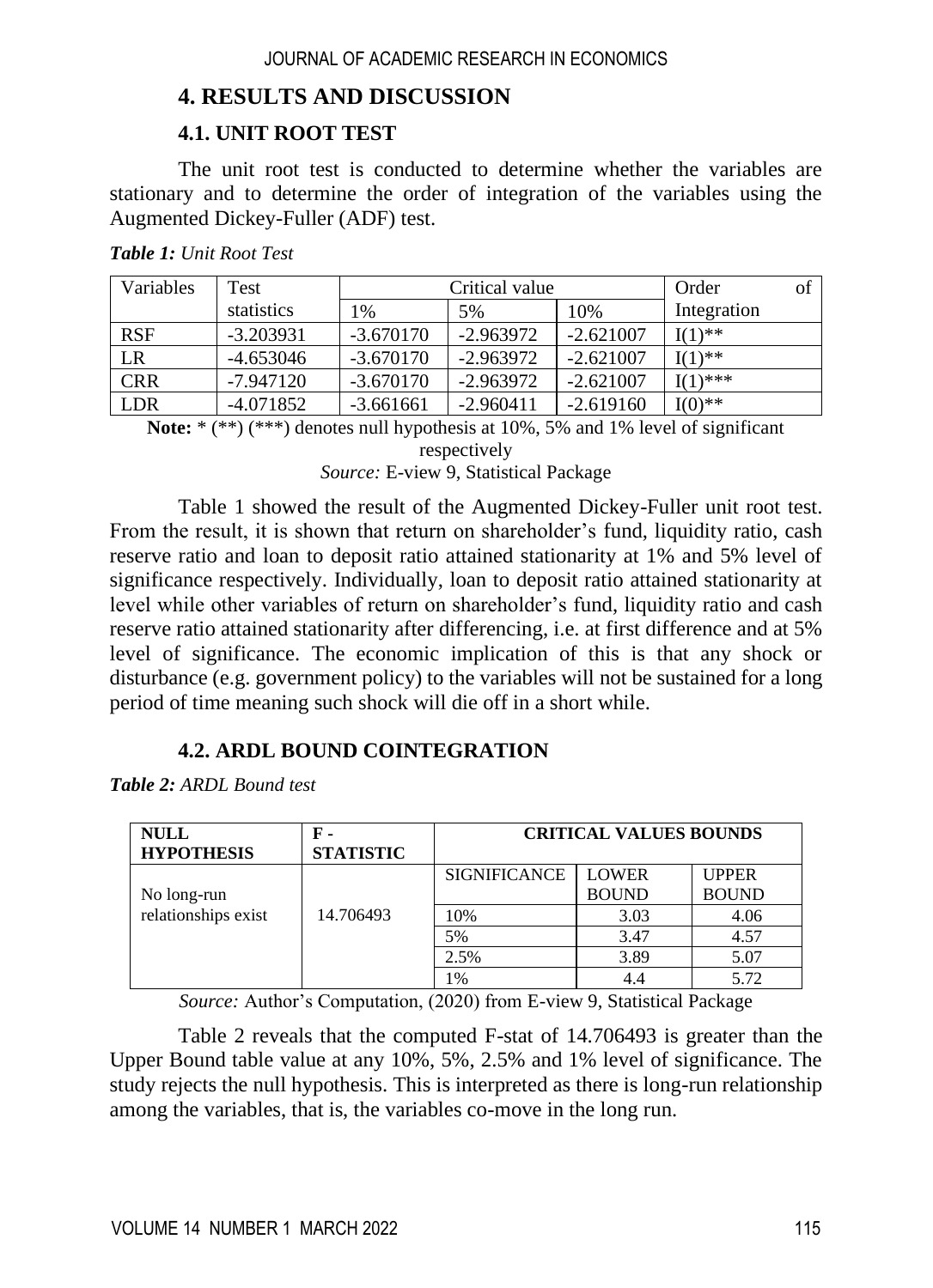# **4.3. LONG AND SHORT RUN ESTIMATION COEFFICIENTS**

Having confirmed the existence of long-run relationship among the variables, the study will estimate long run and short run parameters by general to specific procedure ARDL model.

| Variable | <b>Coefficient</b> | <b>Std. Error</b> | t-Statistic | Prob.  |
|----------|--------------------|-------------------|-------------|--------|
| RSF(C)   | 0.244478           | 0.106520          | 2.295135    | 0.0333 |
| LR       | 0.984618           | 1.079651          | 0.911978    | 0.3726 |
| CRR      | 0.256000           | 0.103285          | 2.478589    | 0.0222 |
| LDR.     | 0.578680           | 0.156571          | 3.695951    | 0.0035 |

*Table 3: Long Run Co-Integrating Coefficients*

*Source:* E-view 9, Statistical Package

The result of Table 3 indicates that the coefficient of liquidity ratio is positive and statistically insignificant. Also, the coefficient of cash reserve ratio indicates positive and significant result and lastly, the coefficient of loan to deposit ratio posited a positive and statistically significant relationship with return on shareholder's fund.

# **4.4. THE SHORT-RUN DYNAMIC AND THE ERROR CORRECTION MODEL**

| Variable     | Coefficient | <b>Std. Error</b> | t-Statistic | Prob.  |
|--------------|-------------|-------------------|-------------|--------|
| $D(RSF(-1))$ | $-0.400709$ | 0.167727          | $-2.389047$ | 0.0269 |
| D(LR)        | 0.101584    | 0.037554          | 2.705026    | 0.0205 |
| D(CRR)       | 0.502242    | 0.198397          | 2.531499    | 0.0279 |
| D(LDR)       | 0.639478    | 0.286698          | 2.230492    | 0.0373 |
| (ECM-1       | $-0.292943$ | 0.116952          | $-2.504823$ | 0.0210 |

*Table 4: The Short-run Dynamics and Error Correction Model*

*Source:* E-view 9, Statistical Package

The result in Table 4 indicates that the value of the coefficient is -0.292943. The result shows that about 29.29% of the short-run inconsistencies are being corrected and incorporated into the long-run equilibrium relationship in each period.

In the near run, the liquidity ratio (LR) has a large and positive link with the return on shareholders' funds. As a result, the liquidity ratio has a coefficient of 0.101584, implying that in the short run, the liquidity ratio increased return on shareholder's funds by 10.16 percent. The short-run finding also reveals that in Nigeria, the cash reserve ratio is favorably and significantly associated to shareholder fund return. As a result, the cash reserve ratio increased the return on shareholder funds by 50.22 percent. Finally, in Nigeria, the loan-to-deposit ratio has a significant impact on the return on shareholders' funds. If all other factors remain constant, a 1% increase in the loan-to-deposit ratio will boost shareholder wealth in Nigeria by 63.94 percent. The result equally validates the result of the long run relationship.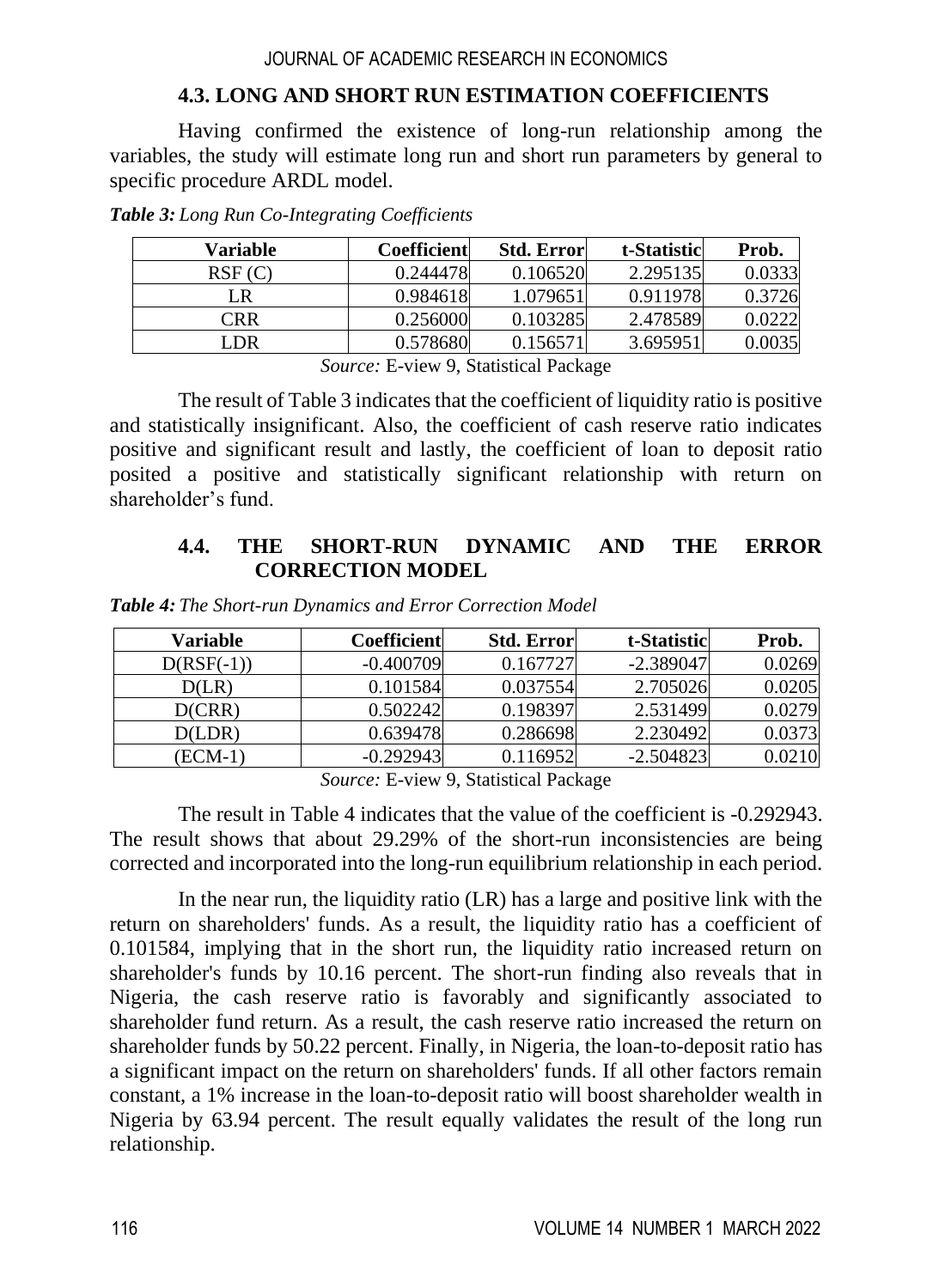#### **4.5. DISCUSSION OF FINDING**

In this study, the impact of liquidity management on bank performance in Nigeria is investigated. The loan to deposit ratio is stationary at level I(0), while the liquidity ratio, cash reserve ratio, and return on shareholder's fund are stationary at first distinction I, according to the Augmented Dickey-Fuller (ADF) unit root test (1). In light of the blended request for integration, the decision clearly invalidates the guideline in accepting Johansen cointegration and approves the ARDL norm. As a result, the Pesaran ARDL bound test is used to check for the presence of cointegration among the variables, as it fits the review and the review demonstrates a long-term relationship between the factors.

The long-term association between liquidity management and bank performance shows that the F-insights of 14.706493 is superior than the lower and upper bound upsides of 2.86 and 4.01 individually. This article focuses on the impact of liquidity management on bank performance in Nigeria, and how liquidity management affects bank performance in Nigeria through time. As a result, it follows that bank liquidity management has the potential to increase the pace of performance and stability in the financial sector. This is in line with the findings of Duruechi et al (2016), who investigated the long-term relationship between liquidity management and bank performance in Nigeria.

When looking at the long-term and short-term effects of the review, it is discovered that the liquidity ratio has a positive and insignificant impact in the long run but has a tremendous impact in the short run. The positive association is expected and compatible with hypothetical and a priori expectations; additionally, the large influence is consistent with Uremadu (2012) and Bassey and Moses' precise research (2015).

Along these lines, Agbada and Osuji (2013) concisely capture the link between liquidity and profitability: The most extreme well-being, or, to put it another way, liquidity, can be achieved only if banks keep a large amount of cash against the deposits they hold. However, even if they do so, this will not assist the banks. Essentially, if they go the other way, that is, if they merely continue contributing and attempting to develop the profitability component, they will face illiquidity issues if clients demand for a large amount of product in a given period. As a result, the research concluded that a good broker should try to harmonize the two opposing goals by putting up a good portfolio blend. Examining the situation, focusing on the goals, and thus selecting an extended and adjusted resource portfolio should be conceivable.

Furthermore, the study found evidence of a significant and positive association between cash reserve ratio and bank performance in Nigeria, both in the long and medium term. The result confirms the a priori expectation and also supports the findings of Otekunrin et al (2019) and Kajola, Sanyaolu, Alao, and Ojunrongbe (2019) that the cash requirement ratio has a significant and fundamental impact on bank performance in Nigeria.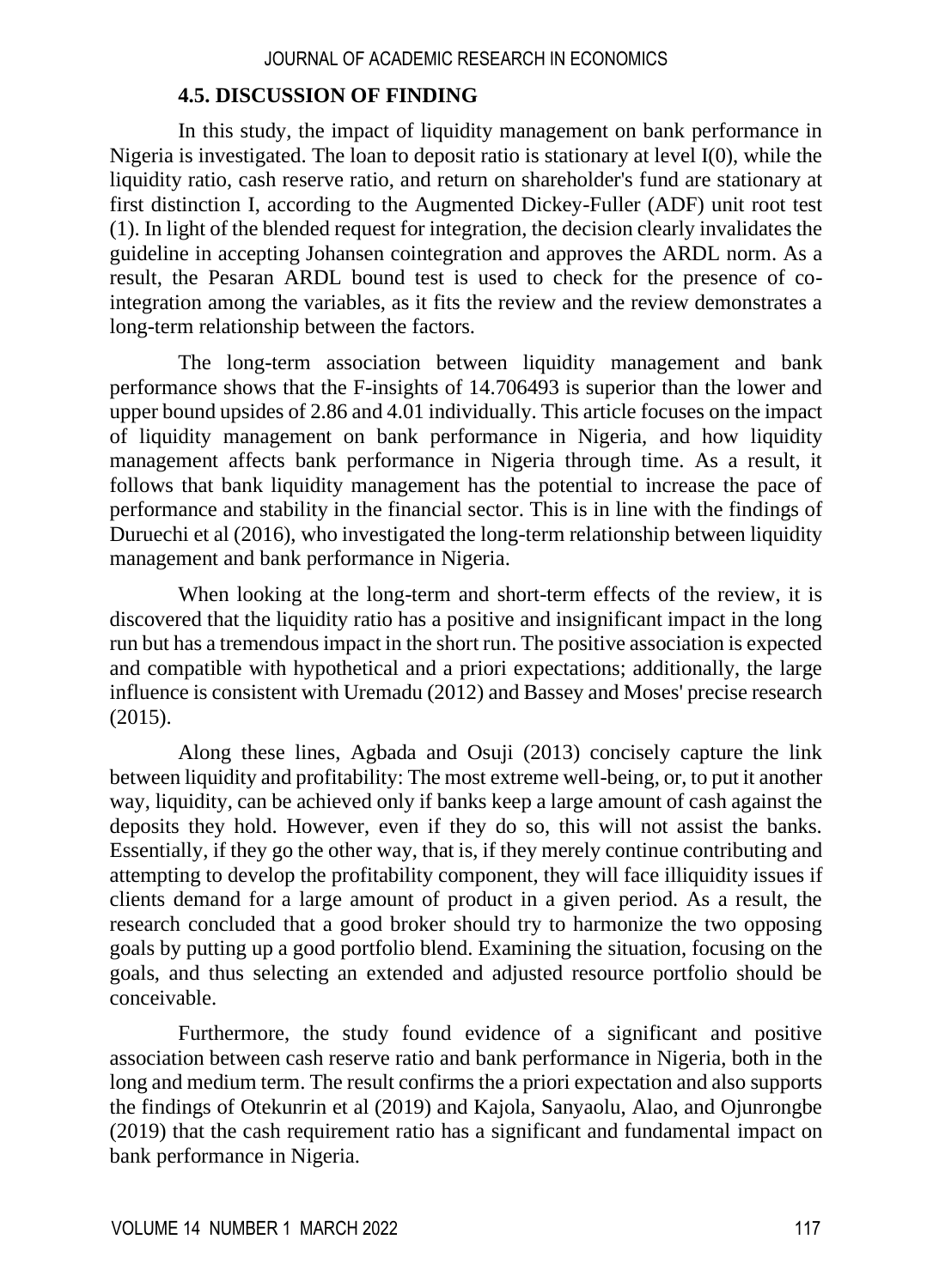Under the review period, the impact of the loan-to-deposit ratio has a significant and positive impact on bank performance in Nigeria. The findings support the current exact investigations of Fadare (2011), Bassey and Moses (2015), and Kurotamunobaraomi et al (2017), which show that the loan-to-deposit ratio has a decisive and significant impact on bank performance in Nigeria. Furthermore, there is proof that if there is any short-run fluctuation in the explanatory factors, the disequilibrium in return on shareholder's fund is restored to balance within a year, on the grounds that the coefficient of the ECM is critical with the accuracy of its sign, but only to a small extent. In summary, the review contradicts the findings of Okaro and Nwakoby (2016), who found that liquidity management is unrelated to deposit money bank profitability in Nigeria. Nonetheless, the findings of Idowu, Essien, and Adegboyega (2017), as well as Kurotamunobaraomi et al (2017), show that liquidity management has a significant impact on bank performance in Nigeria.

### **5. CONCLUSION**

The banking framework's benefit to economic stability and improvement necessitates successfully managed financial regulations and regulations, which will act as operating constraints for the bank. Nigerian DMBs should not hesitate to invest in viable liquidity management in order to attain operations and long-term viability. They are expected to maintain optimal liquidity levels in order to meet their financial obligations to customers or depositors while also increasing shareholder value. On the off chance that banks strictly adhere to the Central Bank of Nigeria's base liquidity requirement, the ideal liquidity level could be achieved.

In the context of this review, it is found that the factors considered in the model are stationary both at level and first contrast and have long run codevelopment. The discoveries of the review uncovered that cash reserve ratio, loan to deposit ratio and liquidity ratio shows positive and huge impact on banks' performance proxied by return on investor's fund in Nigeria.

The factors considered in the model are determined to be stationary at both the level and initial contrast in this review, as well as having long run codevelopment. The findings of the research revealed that in Nigeria, cash reserve ratios, loan to deposit ratios, and liquidity ratios had a favorable and significant impact on bank performance as measured by return on investor's funds.

In light of the findings of Kurotamunobaraomi, Giami, and Obari (2017), as well as Fagboyo, Adedeji, and Adeniran (2018), liquidity management definitely influences bank performance, as evidenced by the way the primary determinants together influence return on investor's funds. Similarly, the method that banks' performance in response to strategy drives on liquidity management gradually takes awareness of the change of the components to yield long run outcomes is oddly documented in this study, with the Error Correction Coefficient recorded at 29.29 percent. As a result, the study suggests that liquidity management has a significant impact on deposit money bank performance in Nigeria.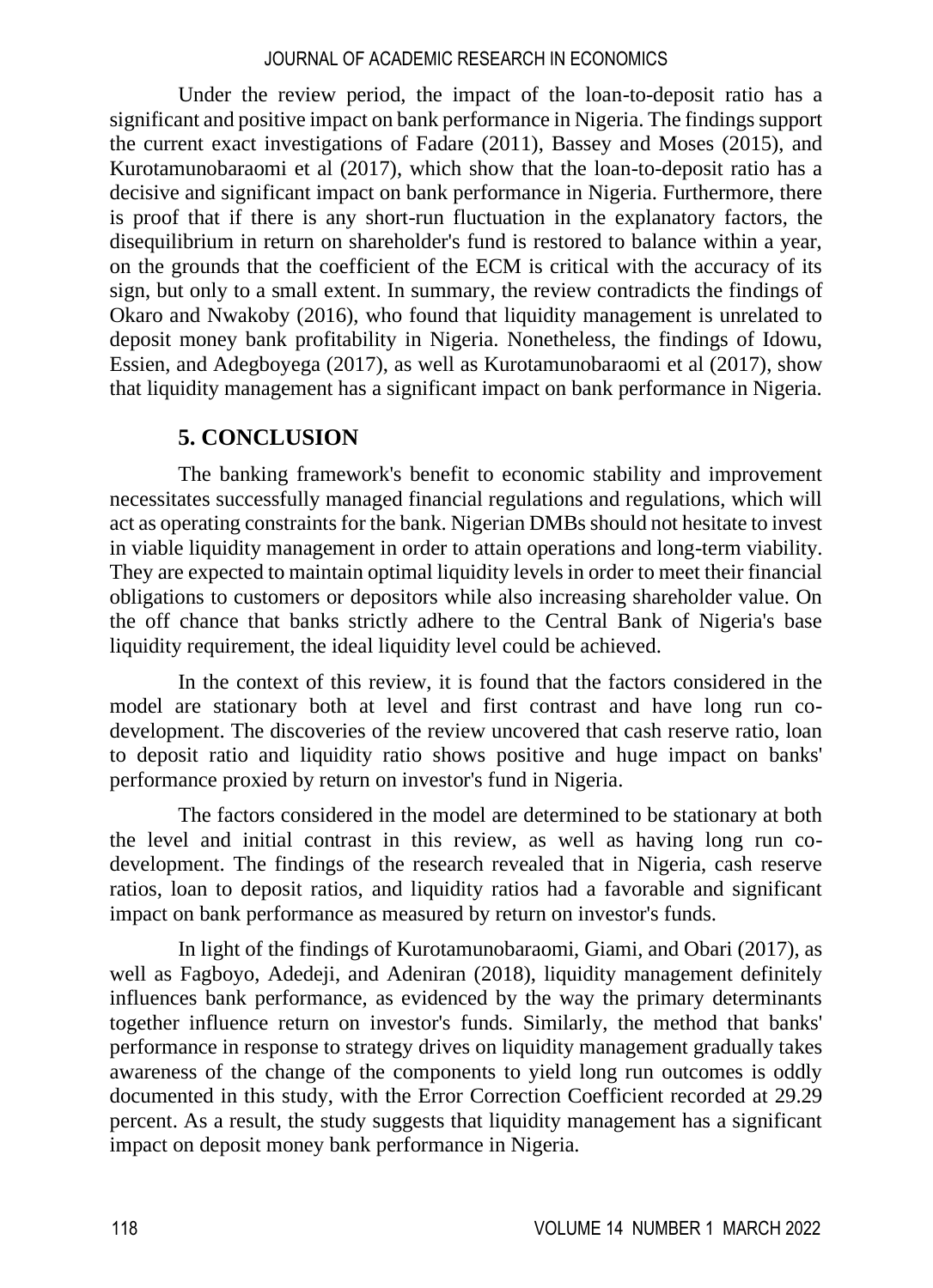As a result of the experimental results, it is appropriate to propose several strategy solutions that could improve liquidity management and bank performance in Nigeria: Deposit money banks should avoid keeping excessive liquidity as a reserve for unforeseen client withdrawal needs. They should think about different ways to meet such needs, such as loaning and receiving at reasonable rates of return on the interbank market, as well as limiting qualified bills; as a matter of urgency, the Central Bank of Nigeria should reduce cash reserve ratios to help deposit money banks in the country perform better; banks should fully utilize the loan-to-deposit ratio by assisting marketing efforts.

### **REFERENCES**

- Adegbie, F. F. and Dada, O. T. (2018), Risk Assets Management, Liquidity Management and Sustainable Performance in Nigeria Deposit Money Banks *International Journal of Accounting Research,* 6(2), pp. 1-10.
- Agbada, A. O. and Osuji, C. C. (2013), The Efficacy of Liquidity Management and Banking Performance in Nigeria. *International Journal of Management and Business Research*, 2(1), pp. 223-233.
- Allen, F. E. and Marquez, A. (2011), Credit Market Competition and Capital Regulation, *Review of Financial Studies,* 24(5), pp. 45-50.
- Bagh, T., Khan, M. A., Azad, T., Saddique, S. and Khan, M. A. (2017), The Corporate Social Responsibility and Firms' Financial Performance: Evidence from Financial Sector of Pakistan. *International Journal of Economics and Financial Issues*, 7(2), pp. 301-308.
- Bassey, F. A., Toby, E. G., Bassey, I. F. and Ekwere, R. E. (2016), Liquidity Management and the Performance of Banks in Nigeria. *International Journal of Academic Research in Accounting, Finance and Management Sciences,* 6(1), pp. 41–48.
- Bassey, G. E. and Moses, C. E. (2015), Bank Profitability and Liquidity Management: A Case Study of Selected Nigerian Deposit Money Banks. *International Journal of Economics, Commerce and Management*, 3(4), pp. 1- 24.
- Bussen, J. (2009), The Dynamic Specification of The Trade Off Theory: Its Relevance to Italy. *Empirical Economics*, 27(1), pp. 1-22.
- Duruechi, A. O., Ojiegbe, J. N. and Otiwu, K. O. (2016), Liquidity Management Measures and Bank Performance in Nigeria: An Empirical Analysis. *European Journal of Business and Management,* 8(17), pp. 24-35.
- Edem, D. B. (2017), Liquidity Management and Performance of Deposit Money Banks in Nigeria (1986 – 2011): An Investigation. *International Journal of Economics, Finance and Management Sciences,* 5(3), pp. 146-161.
- Fadare, S. O. (2011). Banking Sector Liquidity and Financial Crisis in Nigeria. *International Journal of Economics and Finance*, 3(5), 3 – 11.